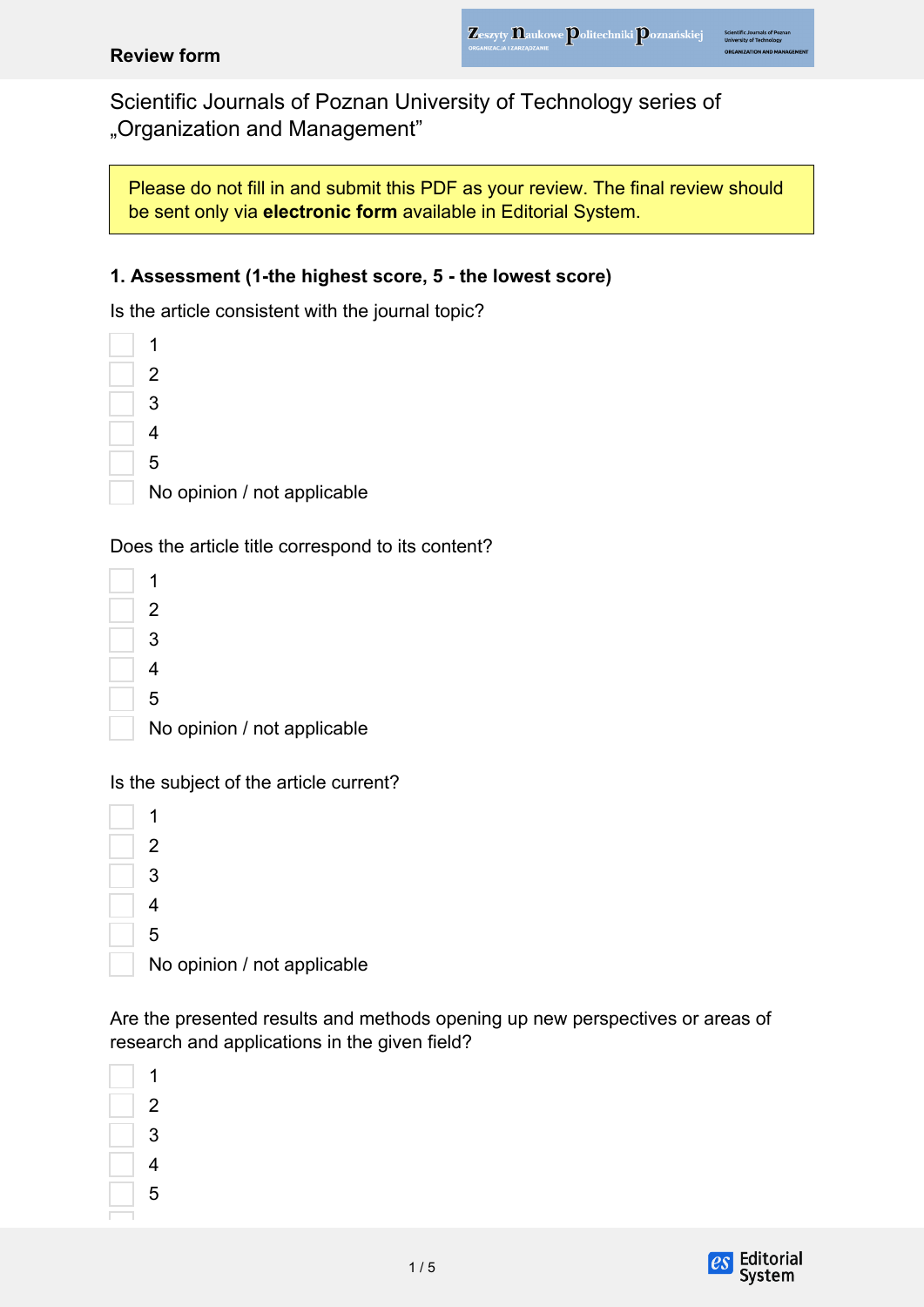| <b>Review form</b>                                                       | Zeszyty <b>Daukowe Politechniki Poznańskiej</b> | <b>Jniversity of Technology</b><br><b>IZATION AND MANAGEMENT</b> |
|--------------------------------------------------------------------------|-------------------------------------------------|------------------------------------------------------------------|
| No opinion / not applicable                                              |                                                 |                                                                  |
| Does the author clearly state what he/she has achieved?                  |                                                 |                                                                  |
| 1                                                                        |                                                 |                                                                  |
| 2                                                                        |                                                 |                                                                  |
| 3                                                                        |                                                 |                                                                  |
| 4                                                                        |                                                 |                                                                  |
| 5                                                                        |                                                 |                                                                  |
| No opinion / not applicable                                              |                                                 |                                                                  |
| Is the article properly edited?                                          |                                                 |                                                                  |
| 1                                                                        |                                                 |                                                                  |
| 2                                                                        |                                                 |                                                                  |
| 3                                                                        |                                                 |                                                                  |
| 4                                                                        |                                                 |                                                                  |
| 5                                                                        |                                                 |                                                                  |
| No opinion / not applicable                                              |                                                 |                                                                  |
| Is the selection and analysis of references relevant and sufficient?     |                                                 |                                                                  |
| 1                                                                        |                                                 |                                                                  |
| 2                                                                        |                                                 |                                                                  |
| 3                                                                        |                                                 |                                                                  |
| 4                                                                        |                                                 |                                                                  |
| 5                                                                        |                                                 |                                                                  |
| No opinion / not applicable                                              |                                                 |                                                                  |
| Is the number of references with the Impact Factor indicator sufficient? |                                                 |                                                                  |
| 1                                                                        |                                                 |                                                                  |
| $\overline{2}$                                                           |                                                 |                                                                  |
| 3                                                                        |                                                 |                                                                  |

- 
- 

No opinion / not applicable

# Is the article language correct?

| 1 |
|---|
| 2 |
| 3 |
|   |

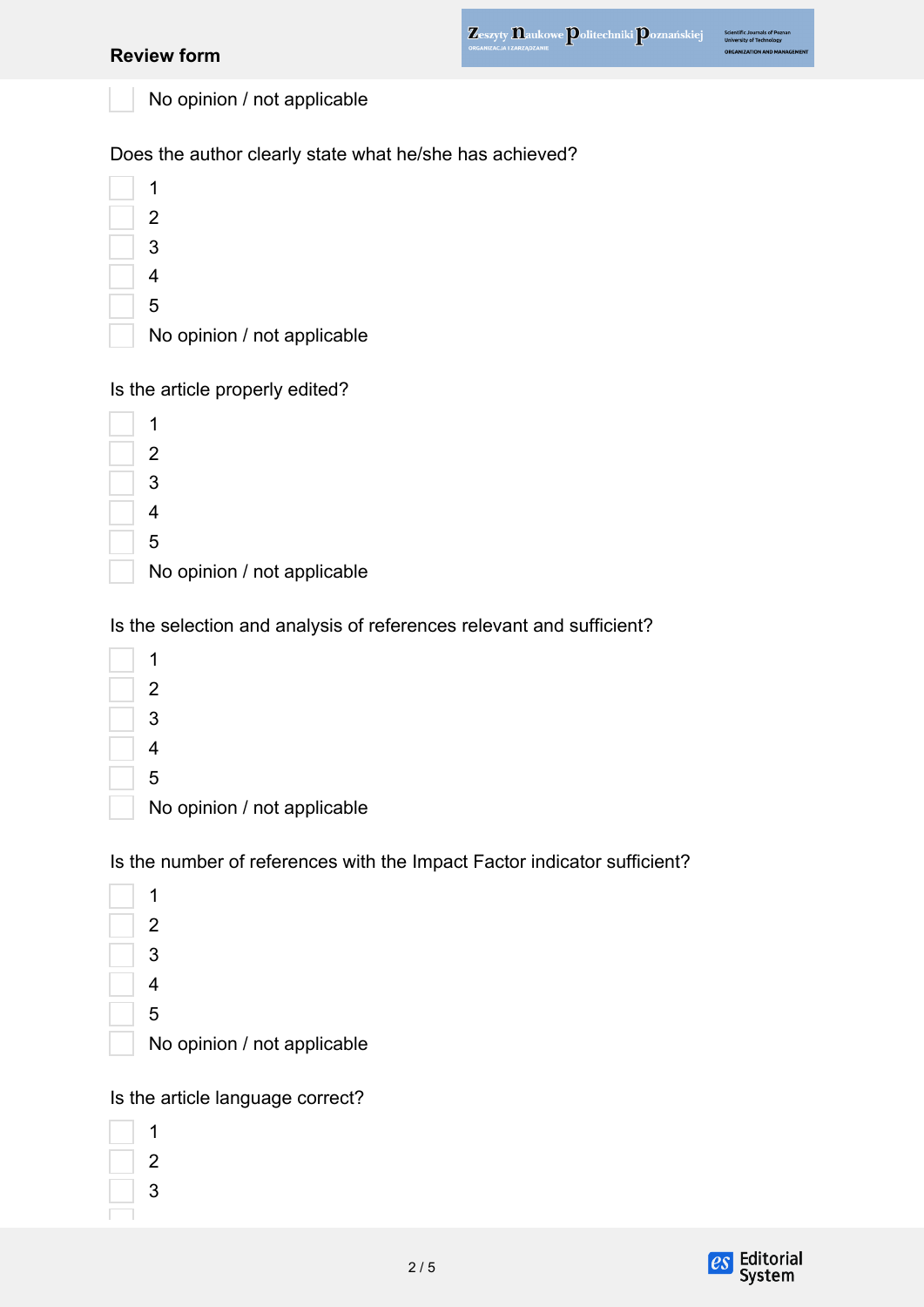#### **Review form**

| 4 |
|---|
| 5 |
| N |

No opinion / not applicable

| Is the summary properly formatted? |  |  |
|------------------------------------|--|--|
|------------------------------------|--|--|

| 2                           |
|-----------------------------|
| 3                           |
| 4                           |
| 5                           |
| No opinion / not applicable |

Are the key words selected correctly?

| 1                           |
|-----------------------------|
| 2                           |
| 3                           |
| 4                           |
| 5                           |
| No opinion / not applicable |

# Is foreign language terminology correct?

| 2                           |
|-----------------------------|
| 3                           |
| 4                           |
| 5                           |
| No opinion / not applicable |

Is there consistent use of SI units?

| $\overline{2}$              |
|-----------------------------|
| 3                           |
| 4                           |
| 5                           |
| No opinion / not applicable |
|                             |

Are diagrams and figures chosen properly?



 $\overline{a}$ ÷.

1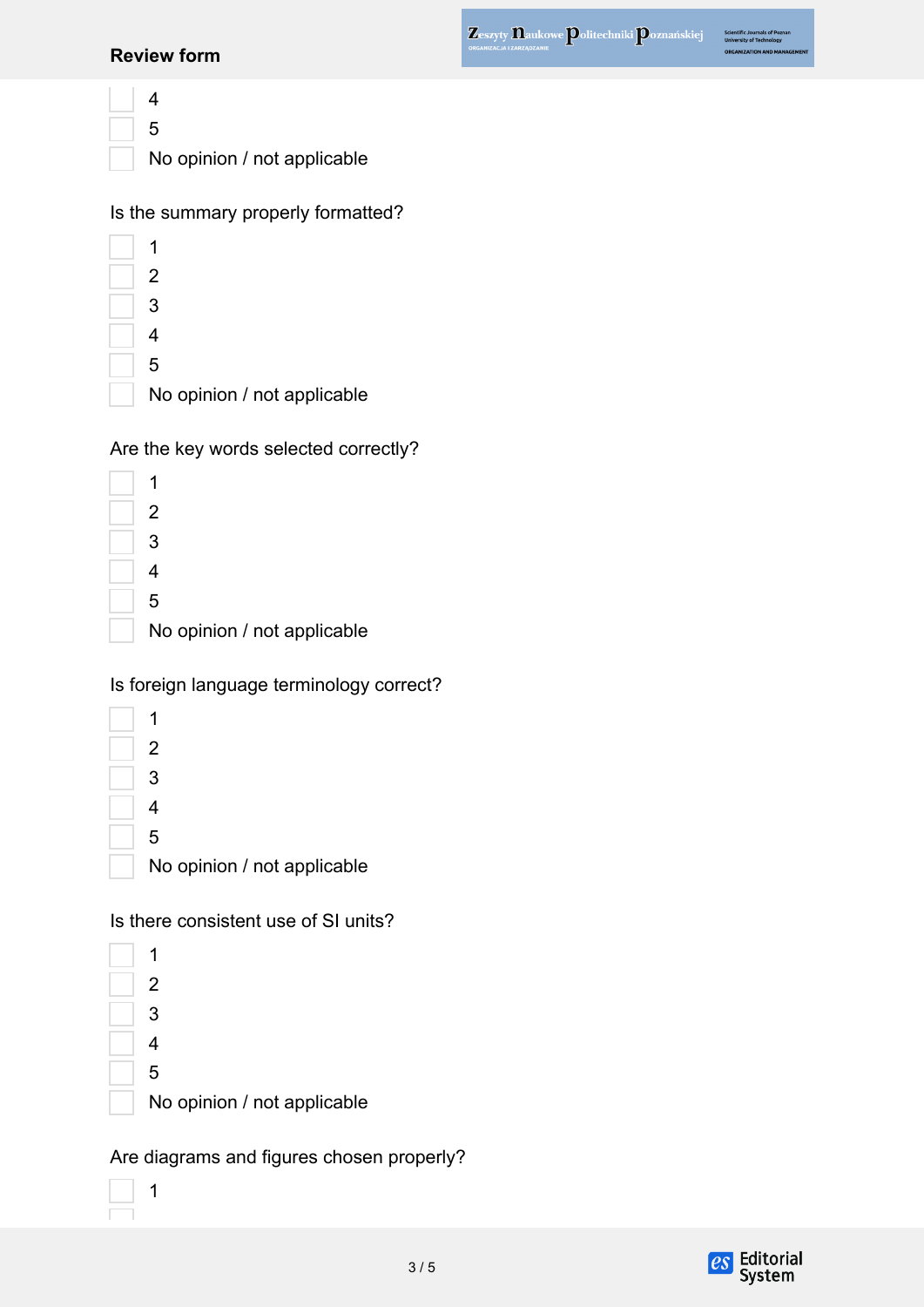Scientific Journals of P<br>University of Technolog

#### **Review form**

2 3 4 5 No opinion / not applicable

## **2. The quality of included information is:**

very good good

average

poor

## **3. The expected interest in the article is:**

| wide   |
|--------|
| narrow |
| none   |

## **4. The usefulness of publishing:**

necessary publication

desirable publication

unnecessary publication

### **5. Reviewer conclusion**

accept without changes

accept after changes suggested by reviewer

rate manuscript once again after major changes and another review

reject

# **6. Information for Editors (not visible for authors)**

## **7. Information for Authors**